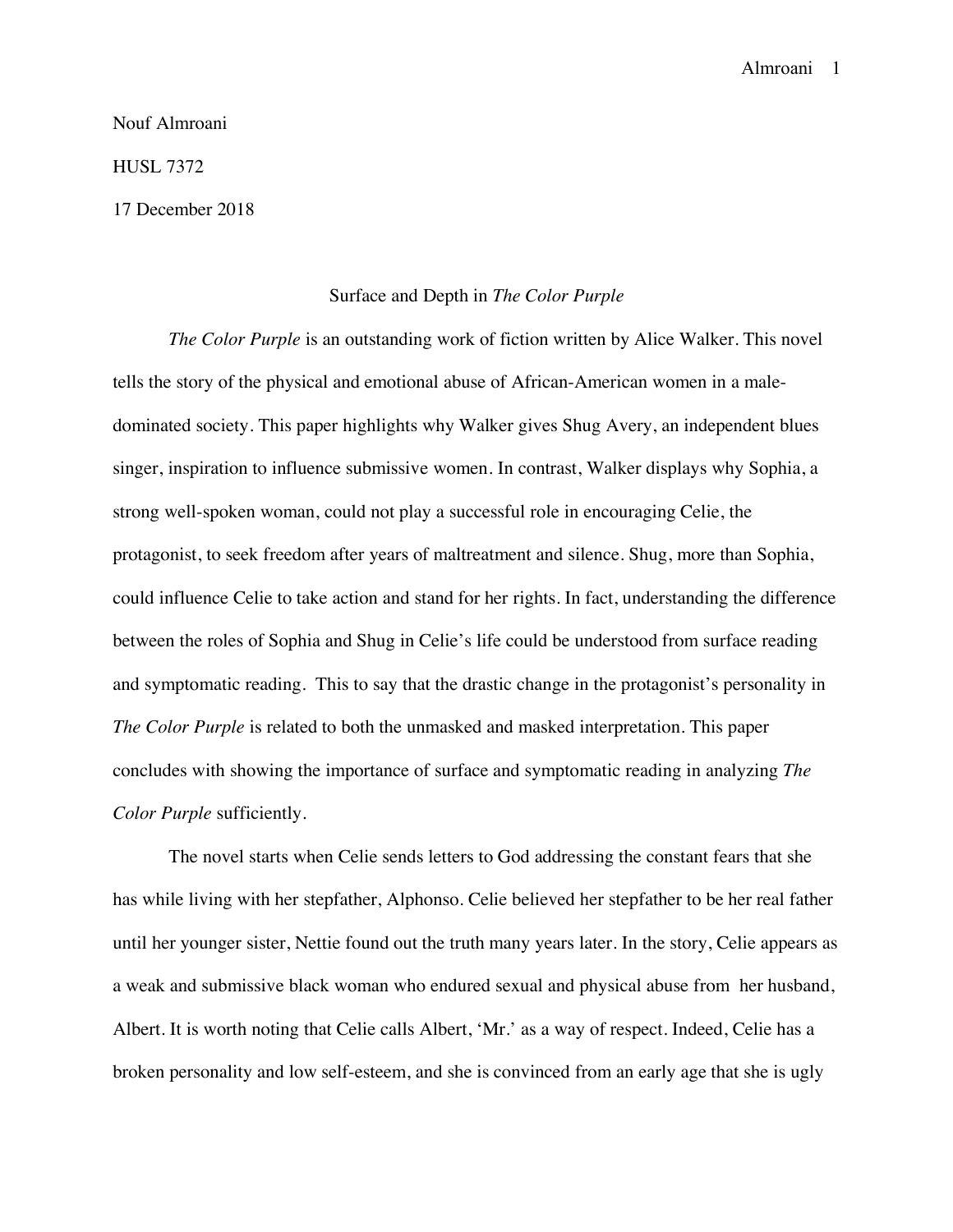and dumb. Celie lives with her husband and his four ungrateful children. Walker discusses domestic abuse in depth in her novel, for instance Celie writes letters to God explaining how she feels when Albert starts beating her. She writes,

He beat me like he beat the children. Cept he don't never hardly beat them. He say, Celie, git the belt. The children be outside the room peeking through the cracks. It all I can do not to cry. I make myself wood. I say to myself, Celie, you a tree. That's how come I know trees fear man.(Walker 23).

Celie does not retaliate in response to her husband's abusive actions. In fact, Celie's harsh childhood made her patient and weak, she could not protect herself from Alphonso, and as a consequence, she gives up resisting her abusive husband after getting married. She loses hope and accepts the brutal reality. Moreover, Celie knows that she means nothing to Albert, she writes, "All he think about since us married is how to make my mind. He don't want a wife, he want a dog" (Walker 65). Albert underestimates Celie and this detrimentally affects her selfesteem. He keeps her locked at home as a prisoner and he forces her to take care of his kids like a servant. Celie accepts her life with patience, and she keeps sending letters to God as a way of vocalizing her struggle.

Years after marriage, Harpo who is Albert's eldest son, falls in love with a young, robust, confident and outspoken girl named Sofia. Sofia develops a strong friendship with Celie, and she takes action when her husband underestimates her. As the story progresses, Harpo beats Sophia as a result of his father's advice. Albert asks Harpo to beat Sophia to make her mind. Albert asks Harpo,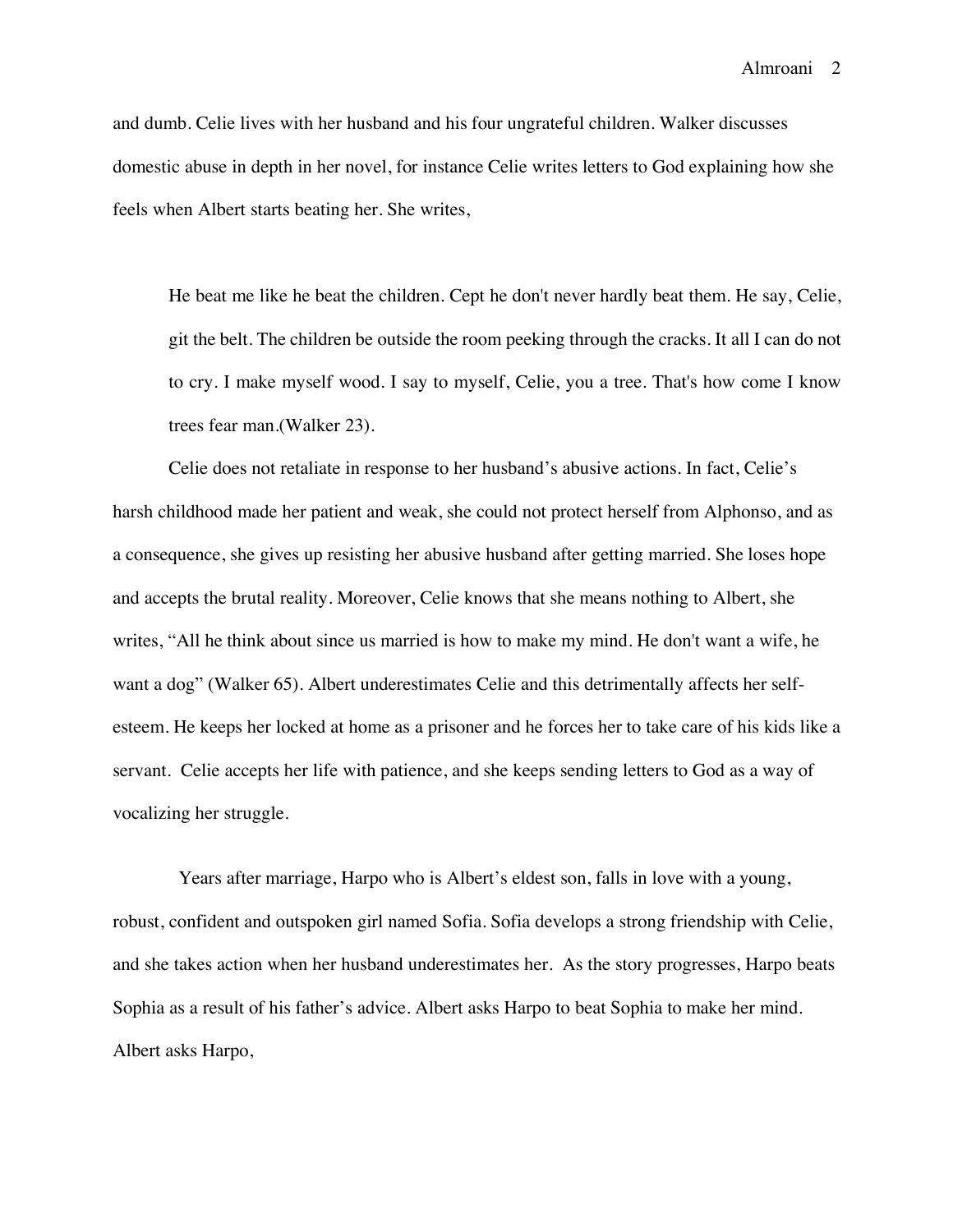You ever hit her? Mr. ast. Harpo look down at his hands. Naw suh, he say low, embarrass. Well how you spect to make her mind? Wives is like children. You have to let 'em know who got the upper hand. Nothing can do that better than a good sound beating. (Walker 36)

Sophia reacts, and she beats Harpo back, then, she leaves to her sister Odessa's house. Celie observes Sophia's action with wonder, she sees how she is strong enough to defend herself. Celie writes, "Sofia the kind of woman no matter what she have in her hand she make it look like a weapon." (Walker 264). In fact, Sophia always tries to avoid male dominance by reacting orally or physically. It is worth noting that Sophia fights her father and brother to get whatever she wants. She marries the man she loves, and she also fights slavery when she refused to work as a maid for a white woman. But Sophia's independence and power did not influence Celie even when they became close friends. Instead of being influenced by Sofia's strong personality and independence Celie asks Harpo to beat Sofia to keep her in line. Sophia says to Celie,

You told Harpo to beat me, she said.

No I didn't, I said.

Don't lie, she said.

I didn't mean it, I said.

Then what you say it for? she ast.

She standing there looking me straight in the eye. She look tired and her jaws full of air. I say it cause I'm a fool, I say. I say it cause I'm jealous of you. I say it cause you do what I can't (Walker 40)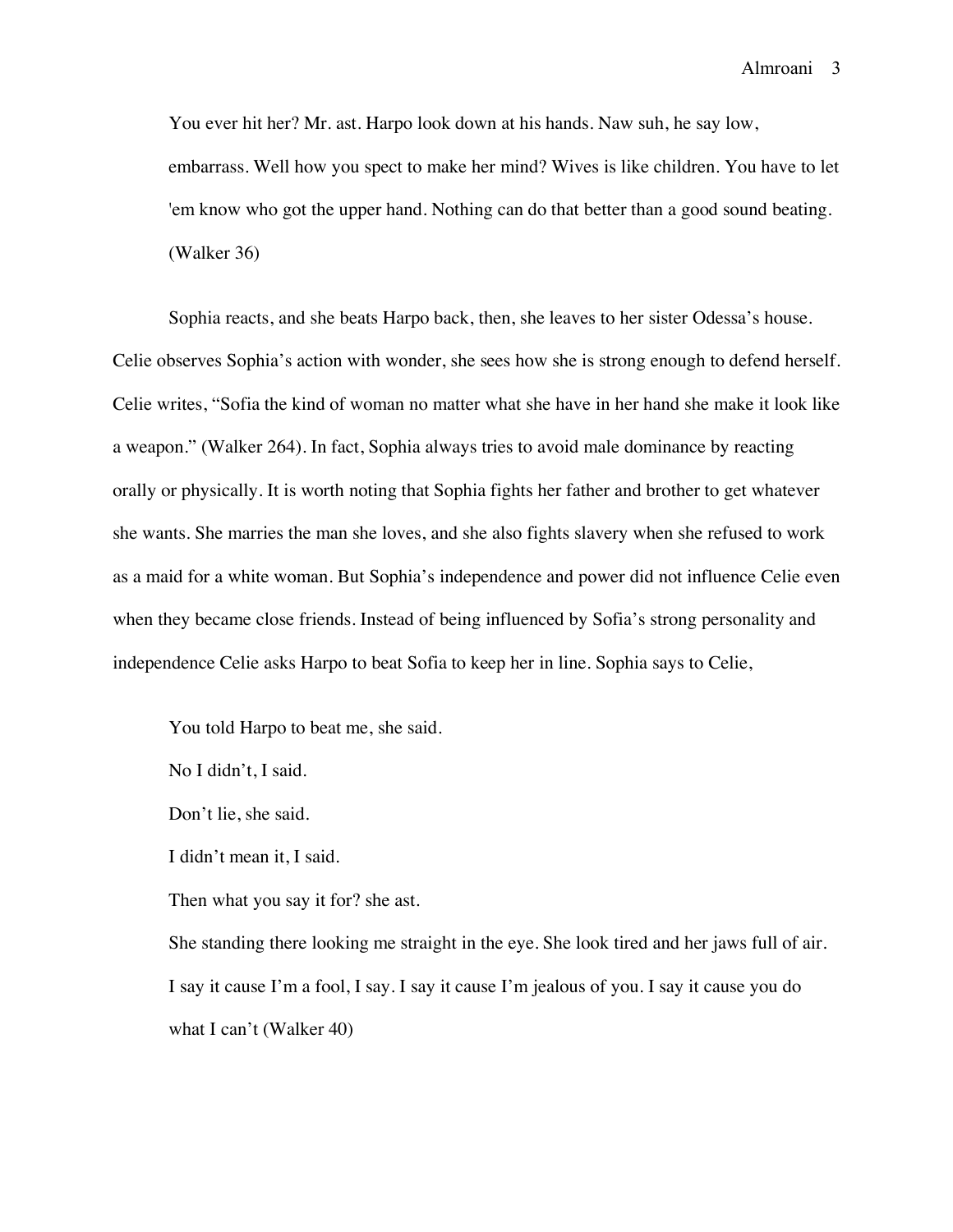It is obvious that Celie does not believe that a woman should be treated respectfully. She lived with underestimation, and she thought inferiority is a way of living. In the 'The Intentional Fallacy' (1946), William K. Wimsatt Jr. and Monroe C. Beardsley, argue that, "A poem should not mean but be." A poem can *be only* through its meaning—since its medium is words—yet it is, simply is, in the sense that we have no excuse for inquiring what part is intended or meant." (469). Wimsatt and Beardsley notion of finding the meaning in the text applies to answer why Celie is speechless. All evidence answers why Celie remains submissive and patient even after seeing Sophia's strong personality. By looking at the surface, it is easy to know why Celie hesitates to take any action. Indeed, Celie could not vocalize her husband's physical and emotional abuse due to her awareness of his physical reaction. Moreover, she is aware of the consequences that might follow her rebellion, and she knows that she has no place to go like Sophia. On the other hand, it seems that Sophia's unshakable strength came from the brutal reality of how women are treated in her society. She resists everything that might belittle her. She wants to live with dignity, strength and respect. And she does not want to fit in the stereotypical images of women around her. In fact, the text itself has answers that make the reader understand Celie's weakness and Sophia's strength.

Stephen Best and Sharon Marcus argue that reading the text should be explicit rather than implicit. They insist that the meaning of the text is unmasked, and it could be found without adding external interpretation. In their view "we should oppose the idea that the text of literary criticism is to disclose the hidden and the deep. We should reject symptomatic reading, or "depth" reading, and embrace "surface reading" instead" ( Moi 177). However, relying on the surface does not always help the reader to unmask the whole meaning. In fact, there is another meaning that walker intended to highlight in Sofia's strong personality. The meaning is related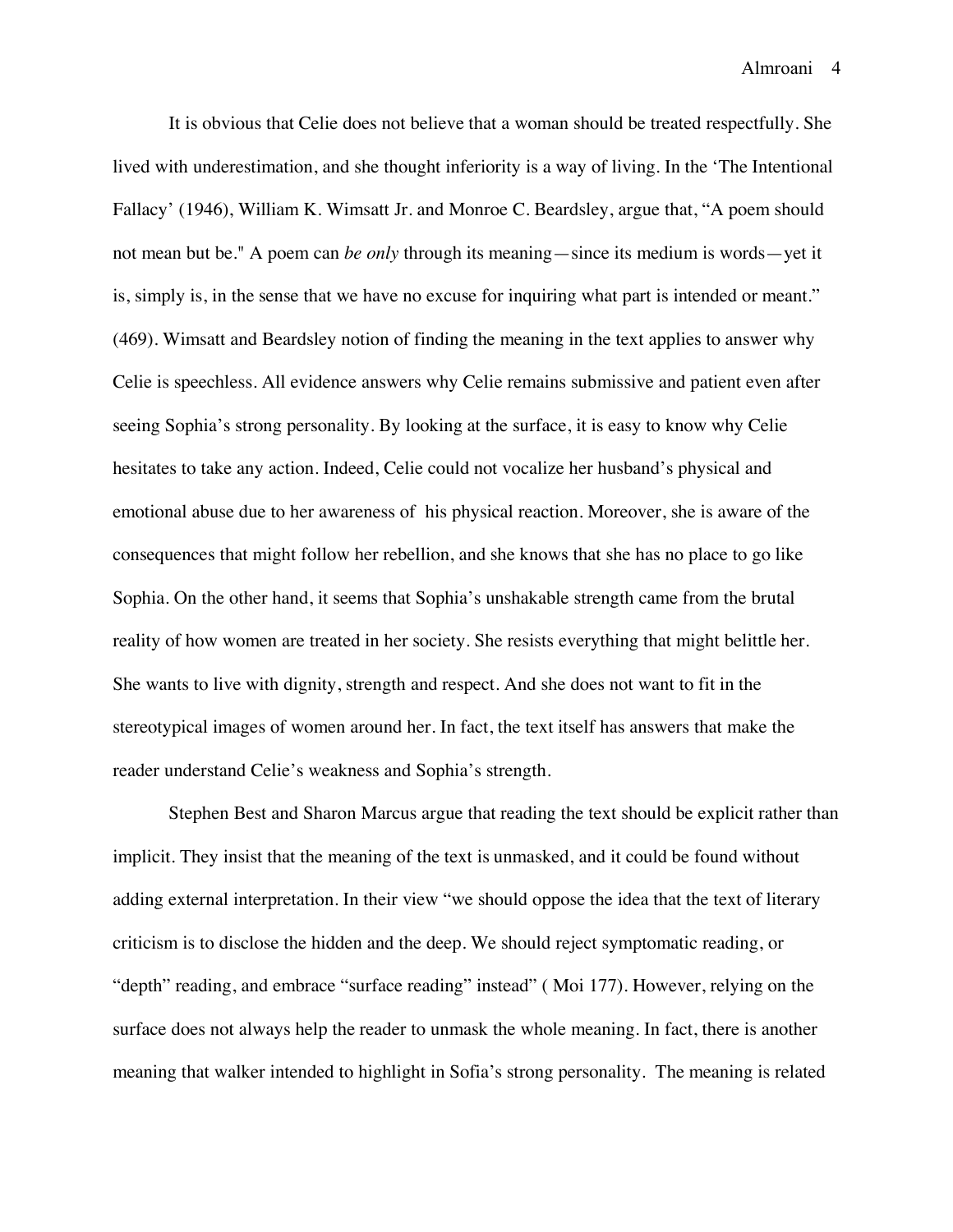to Walker's role as an activist for human rights. Indeed, Walker's name is well-linked to her participation in the Civil Rights Movement throughout the 1960s and 1970s. Maian Leuthardt writes, "Walker gives her voice to those who cannot express themselves, especially women and children"(Leuthardt 7-8). Walker's intention in *The Color Purple*, somehow, stands to encourage women to resist individuals who bring nothing but pain.

Linking Sophia to Walker's history of advocating women's rights relates to a symptomatic reading. Symptomatic reading tries to determine what a particular text is unable to say or represses because of its ideological conviction" (Oxford Reference). Symptomatic reading was first elaborated by Marxist thinkers such as Louis Althusser and Frederic Jameson. Jameson argues that symptomatic reading is used to "seek a latent meaning behind a manifest one [and] rewrite the surface categories of a text in a stronger language of a more fundamental interpretive code"(9). In fact, adding historical background to analyze Sophia's attitude enriches the understanding of the text, and this is what Jameson believes in. For Jameson, text is shaped by absence, and decoding the meaning of the text reveals what the surface does not clarify. In fact, symptomatic reading does not only tell us about Walker's intention of making women resist, it also tells more about the appearance of Shug later in the text.

Shug appears in the story to make a drastic change. Shug lifts Celie up and introduces her to a new life full of love and respect. In the beginning, Shug is brought in the home by Albert with a nasty woman disease. Celie takes care of Shug, and then, they become best friends. Celie starts thinking of Shug's freedom, and she says, "I wish I could be traveling with her" (Walker). Celie also thinks of Shug's rights of decision making , Celie writes, "She got a right to look over the world in whatever company she choose." (Walker 273). Shug sings the blues and has good relationships with people around her. Everyone likes to talk with her and listens to her music.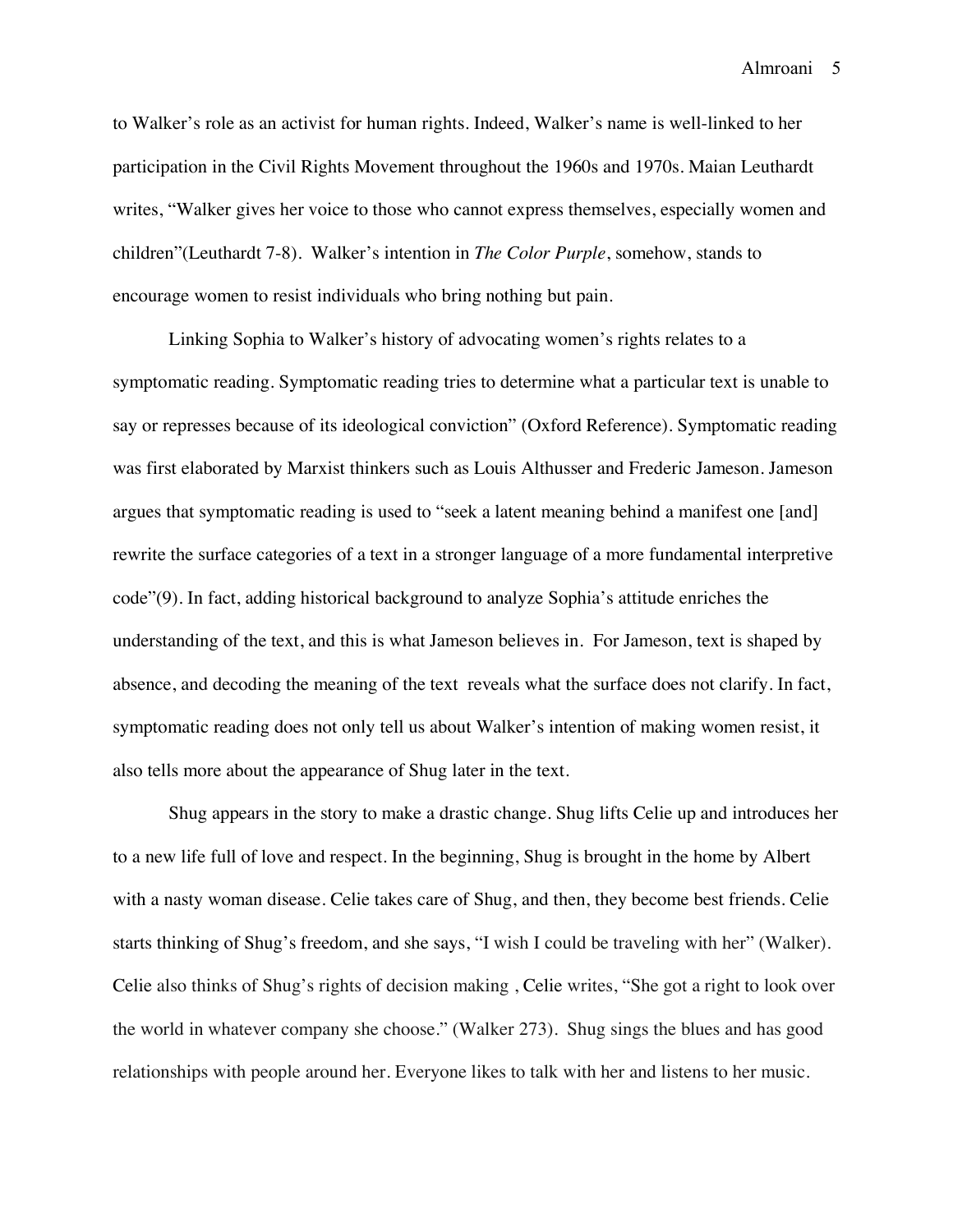Shug, furthermore, charms men with her beauty and seduction. She is always well-dressed and sexually attractive. Indeed, Shug's life revolves around her desires and independence, and this what is missing in Celie's life.

Later, Shug encourages Celie to start a new business, and convinces her to sew and sell pants. As the time progresses, Shug sings the Blues to Celie and calls her Miss Celie. In fact, Shug inspires Celie and teaches her how to take care of herself, and as a consequence, Celie starts to develop a new strong identity. By the end of the story, Celie decides to leave to Memphis. She admits in the presence of others including her husband her desire to start a new life with Shug. Celie writes:

Mr<sub>\_\_\_</sub> reach over to slap me. I jab my case knife in his hand. You bitch, he say. What will people say, you running off to Memphis like you don't have a house to look after? Shug say, Albert. Try to think like you got some sense. Why any woman give a shit what people think is a mystery to me. Well, say Grady, trying to bring light. A woman can't git a man if peoples talk. Shug look at me and us giggle. Then us sure nuff. Then Squeak start to laugh. Then Sofia. All us laugh and laugh. (Walker).

It is interesting to see the brave reaction from Celie after years of silence, and it is obvious that Shug plays a big role in pushing Celie to stand for her freedom and dignity. In fact, Sophia took actions and fought male superiority in front of Celie many times, but unfortunately, Celie remained submissive and obedient. It is important to know why Shug is the one who could successfully empower Celie's weak personality. In fact, answering this question relates to the history of the blues. The blues is intertwined with black people and slavery. Slaves were singing the blues to ease the misery of their life. Moreover, "blues songs commonly expressed personal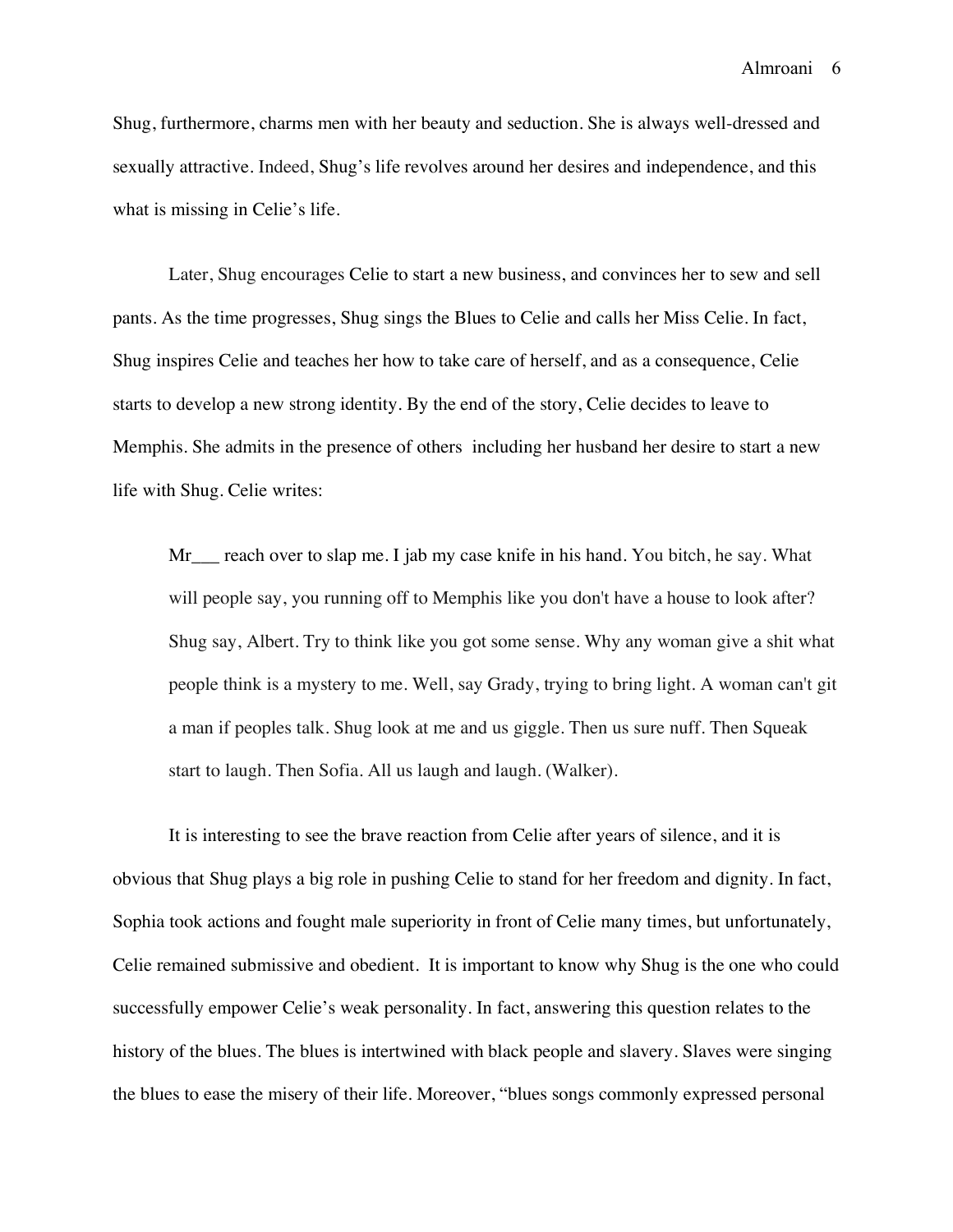emotions and problems, such as lost love or longing for another place or time, they were also used to express despair at social injustice"(Blues as a Protest).

After slavery, African-Americans continued singing the blues with emotional lyrics that expressed life issues and sorrow. Historically, in the early decades of the  $20<sup>th</sup>$  century, some black women started to sing the blues, "black women such as Mamie Smith, Ma Rainey, Ida Cox, and Bessie Smith made the first blues recordings in the 1920s. These ladies were primarily stage singers backed by jazz bands, singing what is known as "Classic Blues." They were also known as "Blues Queens" (web 1). Indeed, those singers were well-traveled and financially independent. They attracted people's attention around them, and they lived on their own terms. Female blues singers aimed to sing songs that might help women overcome emotional and physical obstacles. For instance, Bessie Smith's song "Preachin' The Blues" touches women's feelings. Smith sings,

Let me tell you, girls, that your man ain't treating you right Let me tell you I don't mean no wrong I will learn you something if you listen to this song I ain't here to try to save your soul, just want to teach you how to save your good jelly roll Going on down the line a little further now There's many a poor woman down Read on down to chapter nine, Woman must learn how to take their time (Taft 236).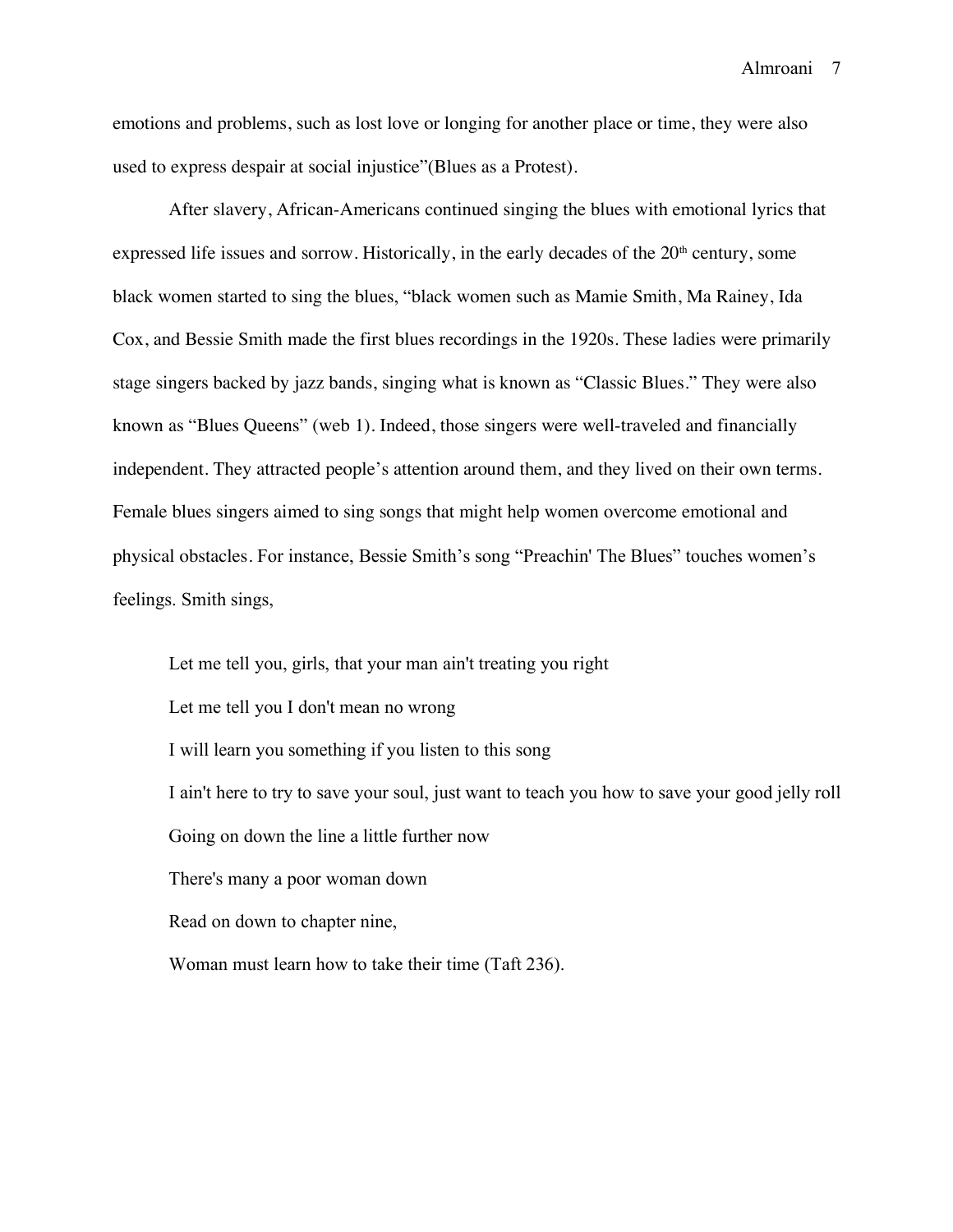This song was performed by Smith with spirituality in order to touch all women's hearts. By hearing these words, women in some ways could get a sense of hope towards themselves and know their value as women. This song, in one way or another, pushed women to take action and live with dignity. Frankly, Walker portrays historical facts about African-American history, and she highlights two main points. First, the role of the blues in helping black people to fight oppression and seek dignity, and second, how female blues singers were socially different from other black women in terms of freedom and dignity. These two main points are not clearly understood without reading *The Color Purple* from a historical angle. Some readers have limited knowledge about African-American history, and they might interpret Celie's late self-recognition as positive changes caused by Shug's support. When in fact, this interpretation adds weak explanation to Celie's new independent life.

In fact, the surface has nothing to tell about the blues as an assemblage that relates to social and emotional issues. The surface tells readers about the blues as a kind of music sung by black women, but does not tell when and how the blues is used or what is the purpose of choosing the blues singer in the text to lead the change. Clearly, Walker emphasizes the idea of the blues in Squeak's character. Squeak is Harpo's lover after Sofia leaves him. Harpo treats her unfairly and underestimates her mixed race. He calls her yellow due to her white and black ancestry, while in fact, her real name is Mary Agnes. After being taught how to sing the Blues in public by Shug, Squeak starts to build a new unshakable identity for herself as a blues singer. She starts to sing Shug's songs in Harpo's juke joint, and then, she starts to write her own songs. Then, she stands for her racial identity and became confident and strong. For instance, Squeak sings: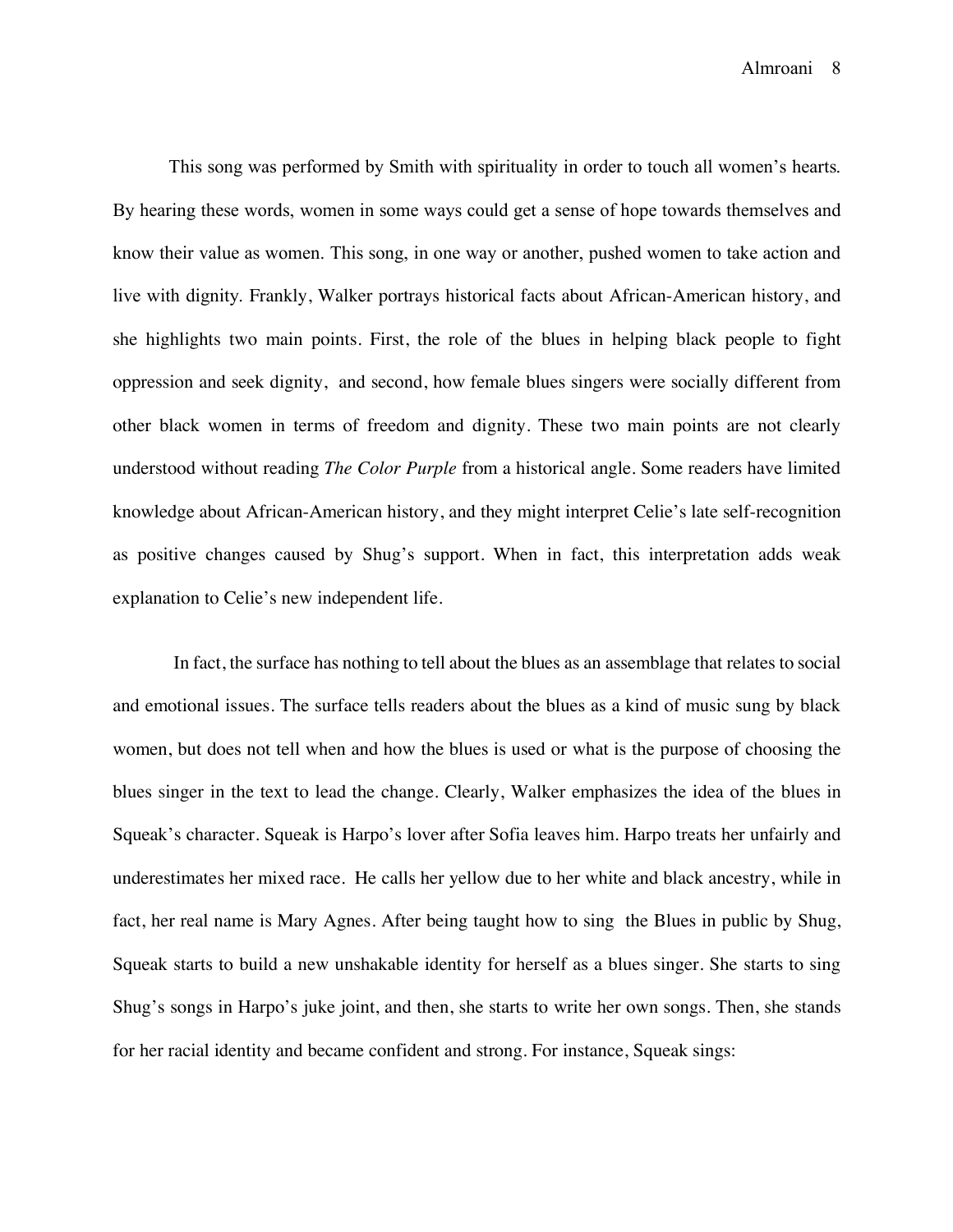They call me yellow like yellow be my name They call me yellow like yellow be my name But if yellow is a name why ain't black the same Well, if I say Hey black girl Lord, she try to ruin my name (Walker 99)

Harpo tells Squeak, "I love you, Squeak. He kneel down and try to put his arms round her waist. She stand up. My name is Mary Agnes, she say" (Walker 97). This situation brings many questions about Harpo's respectful and emotional attitudes toward Squeak when she achieved success and gained social attention as a blues singer. This indicates the self-worth that Squeak realized after being victimized for years, and it shows how Harpo starts to feel worried about Squeak's transformation might lead her to leave him as Sofia did. This example tells how singing the blues adds respect and recognition to marginalized and oppressed woman, and this is exactly what Walker wants to pinpoint, but from a historical framework.

Conclusively, symptomatic reading and surface reading are intertwined when it comes to understand women's weaknesses and strengths in *The Color Purple.* The surface tells us why Sophia chooses to live her life with dignity even with the bad consequences of her rebellion. Indeed, she wanted to fight the harsh reality of underestimating women in her society. On the other hand, the surface tells us why Celie remained submissive even after observing how Sophia stands up for her rights. Celie could not do anything for herself because she was afraid of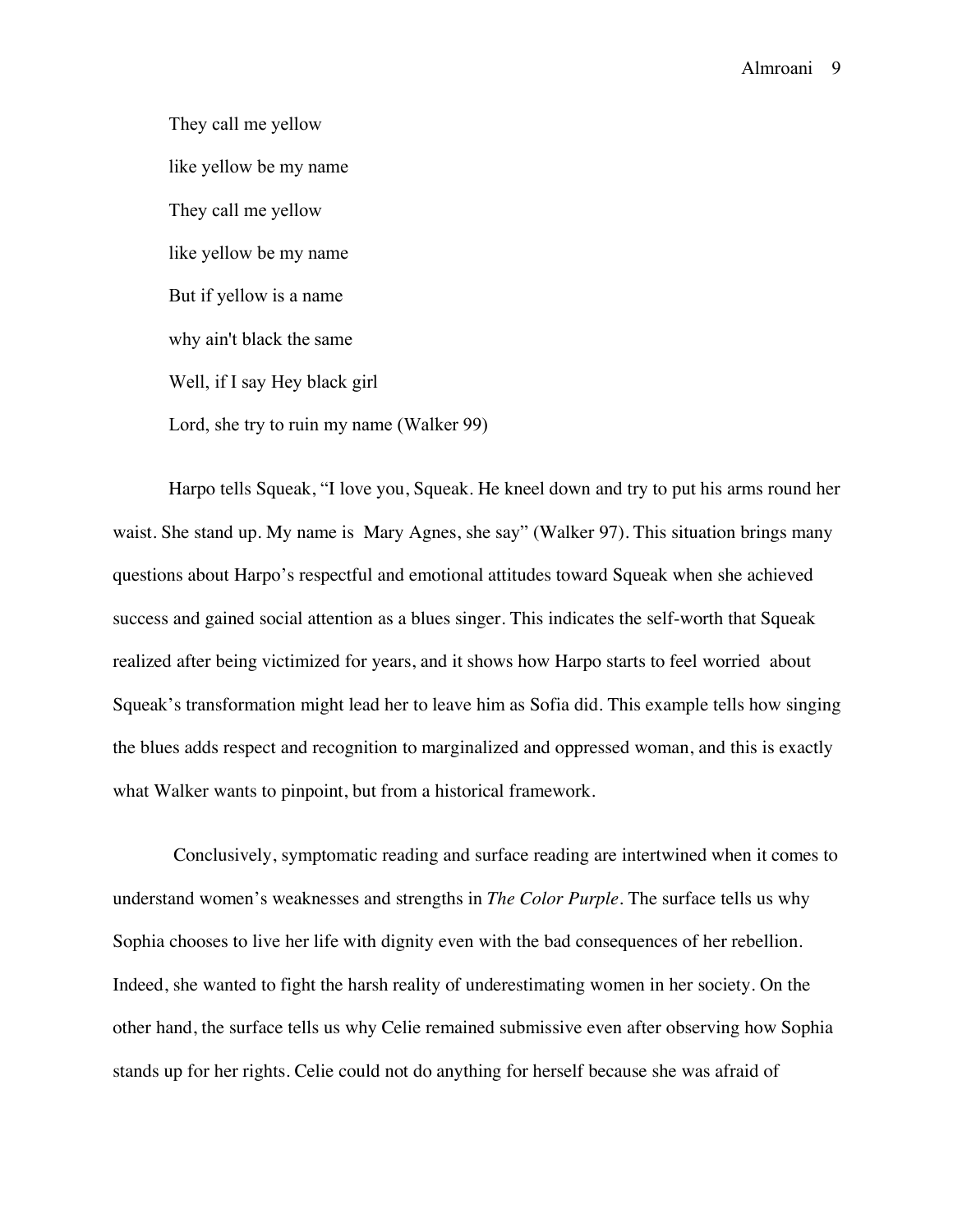Albert's physical reaction. When in fact, the symptomatic reading tells more about Celie's transformation after meeting Shug. Shug, more than Sophia, could empower Celie's weak personality because she inspires her emotionally and spiritually through singing the blues. Listening to the blues along with seeing Shug's independent life and social recognition encouraged Celie to take action and leave Albert after years of silence. Celie understood how independent women like Shug, gained respect because they are decision makers and fanatically independent. They have features that other women do not have. They live on their own terms and do whatever they want without fearing male punishment. The lyrics of the blues, moreover, taught women how to liberate themselves from weakness, oppression, and fear. It supported them spiritually and helped them cope with the social and personal issues. The historical background of the blues and female blues singers helps readers to understand Celie's drastic and brave transformation more deeply. This is to say that the dual use of surface and symptomatic reading play a big role in answering questions about the *The Color Purple*.